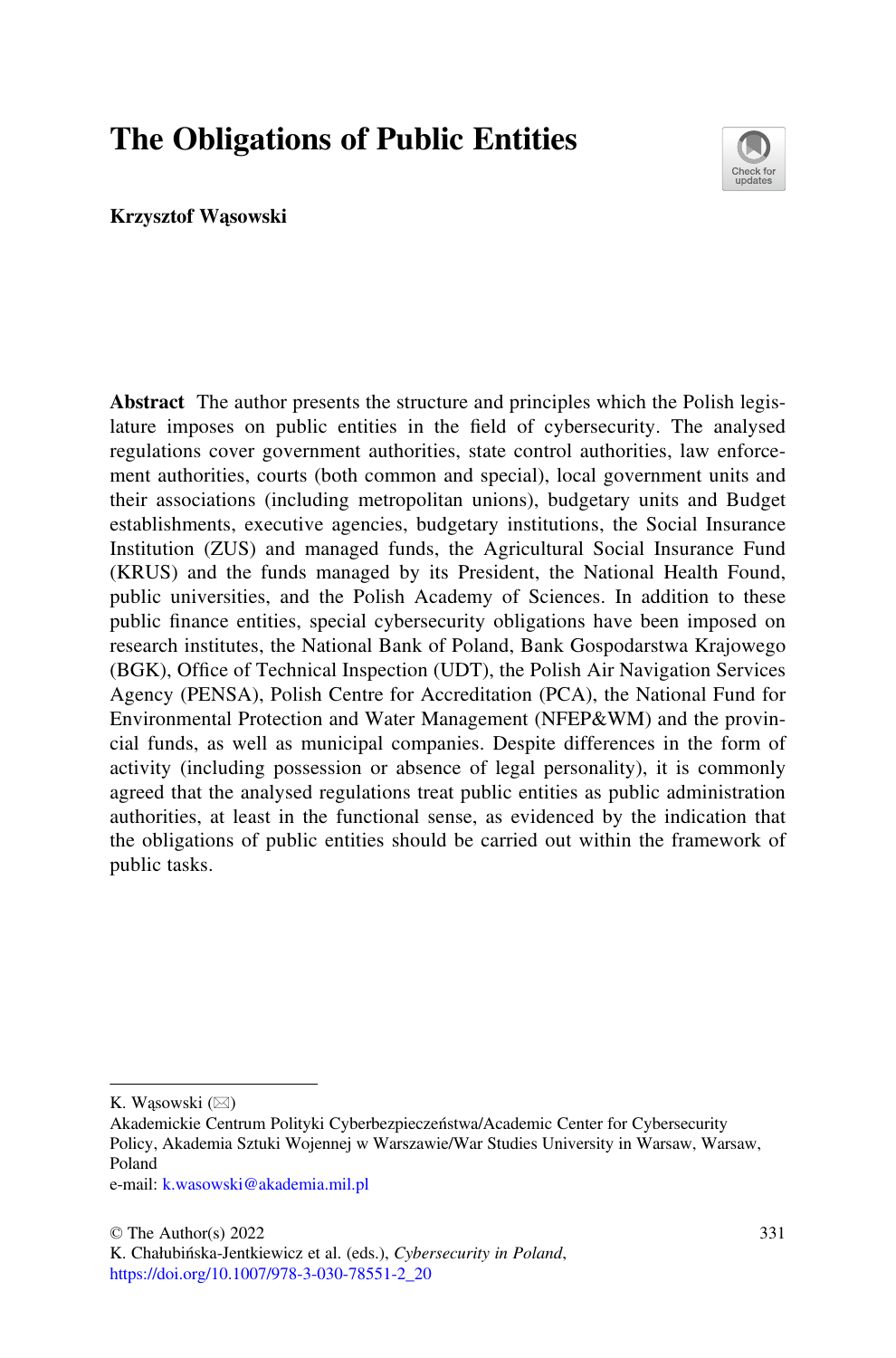# 1 Range of Public Entities Subject to Cyber Security **Obligations**

The National Cybersecurity System attempts to cover comprehensively and complementarily all entities which use IT tools in the spheres of both public and private activities (under private law) and are significant for state security. In addition to a number of obligations exacted on entities which are not systemically linked to the public sector (such as digital service providers and operators of essential services), the legislators also impose independent, or autonomous, obligations on public entities. It should be noted that the understanding of the term "public entity" significantly exceeds the confines of the term "public administration authority" as used by legal commentators. The legislators have outlined the range of these public institutions very broadly. The provisions contained in Chapter 5 of the National Cybersecurity System Act designate not only government administration authorities, state control authorities, and legal protection authorities, but also the courts (both common and special), local government units and their associations (including metropolitan associations), budget units and local government budget enterprises, executive agencies, budget economy institutions, the Social Insurance Institution and the funds managed by it, the Agricultural Social Insurance Fund (Kasa Rolniczego Ubezpieczenia Społecznego) and the funds managed by its President, the National Health Fund, public universities, and the Polish Academy of Sciences, as well as the organisational units created by it. Apart from these public finance sector entities, special cybersecurity obligations have been imposed on research institutes, the National Bank of Poland, Bank Gospodarstwa Krajowego, the Office of Technical Inspection, the Polish Air Navigation Services Agency, the Polish Centre for Accreditation, the National Fund for Environmental Protection and Water Management, and Voivodeship Water Management Funds. Finally, the legislators included so-called municipal companies among public entities.<sup>1</sup>

Despite differences in the form of activity (resulting, i.a., in having or not having legal personality), there is no doubt that the analysed regulations treat public entities as public administration authorities, at least in the functional sense,<sup>2</sup> by indicating that the duties of public entities should be performed while performing "public tasks".<sup>3</sup> The functions of public tasks may be performed by any entity to which the legislators assign relevant responsibilities in a normative Act. This is because this entity does not necessarily have to be systemically linked to the structure of public administration authorities, nor does it have to be a state legal person, $4$  and it may

<sup>1</sup> Chałubińska-Jentkiewicz et al. ([2021\)](#page-13-0) passim.

<sup>&</sup>lt;sup>2</sup>See more Dawidowicz ([1965\)](#page-13-0), pp. 5–7.

<sup>3</sup> Por. Biernat [\(1994](#page-13-0)), pp. 4–11.

<sup>&</sup>lt;sup>4</sup>See more—Dybowski [\(1990](#page-13-0)); Szachułowicz [\(2000](#page-13-0)), p. 18.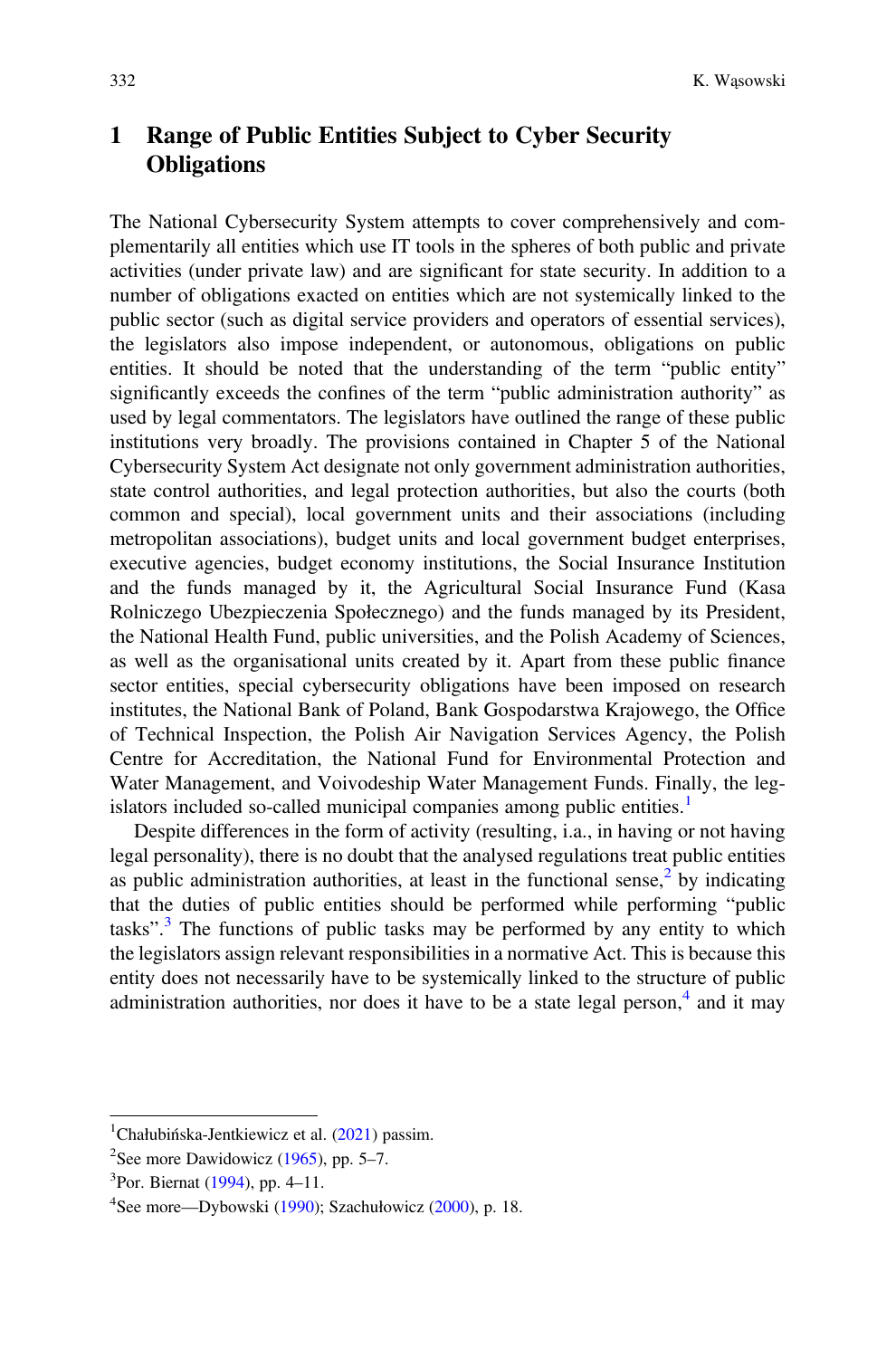operate, for example, within the structures provided for in the Code of Commercial Companies and Partnerships<sup>5</sup> for private commercial entities.

Government administration authorities in the political system are subject, respectively by hierarchy, to the Council of Ministers, which conducts the internal and external policies of the Republic of Poland, $6$  and governs all matters of state policy not reserved for other state and local government authorities.<sup>7</sup> The Council of Ministers has also been given a clear mandate to lead the government administration.<sup>8</sup>

In addition, the Constitution of the Republic of Poland includes the following state authorities as state control and legal protection authorities: the Supreme Audit Office,  $9$  the Ombudsman,  $10$  and the National Broadcasting Council.<sup>11</sup> These are autonomous state authorities, with their independence from both the executive and the legislative authorities already guaranteed at system level. The cybersecurity system has also been extended to the courts and tribunals,  $12$  whose autonomy from other state authorities derives from the principles of tri-partition and the balance of power.<sup>13</sup>

Local government is an emanation of the de-centralised state system, $14$  and performs all public tasks not reserved for others by the legislators.<sup>15</sup> Local government units also have the constitutional right to associate  $\frac{16}{6}$  and establish municipal associations.

Budgetary units are organisational entities in the public finance sector, with no legal personality, and whose expenditures are financed directly from the budget, while they transfer the collected revenues to the account of the state budget revenue, or the budget of a local government unit, respectively.<sup>17</sup> A local government budget entity, in turn, is a separate, autonomous, unit within the structure of a specific territorial government unit, and within its activities in the field of broadly understood municipal management, performing tasks of a public-utility type.<sup>18</sup> The cyber

<sup>&</sup>lt;sup>5</sup>The Commercial Companies Code of 15 September 2000, consolidated text of 2019, item 505, as amended.

<sup>&</sup>lt;sup>6</sup>See Article 146 (1) of the Constitution of the Republic of Poland.

<sup>&</sup>lt;sup>7</sup>See Article 146 (2) of the Constitution of the Republic of Poland.

<sup>&</sup>lt;sup>8</sup>See Article 146 (3) of the Constitution of the Republic of Poland.

<sup>&</sup>lt;sup>9</sup>See Articles 202-207 of the Constitution of the Republic of Poland.

<sup>10</sup>See Articles 208–212 of the Constitution of the Republic of Poland.

<sup>&</sup>lt;sup>11</sup>See Articles 214–215 of the Constitution of the Republic of Poland.

<sup>12</sup>See Articles 173–201 See Article 10 of the Constitution of the Republic of Poland.

<sup>&</sup>lt;sup>13</sup>See Article 10 of the Constitution of the Republic of Poland.

<sup>&</sup>lt;sup>14</sup>See Article 15 (1) of the Constitution of the Republic of Poland.

<sup>&</sup>lt;sup>15</sup>See Article 10 of the Constitution of the Republic of Poland.

<sup>&</sup>lt;sup>16</sup>See Article 172 (1) of the Constitution of the Republic of Poland.

<sup>&</sup>lt;sup>17</sup> According to the requirements of Article 11 (1) of the Act on Public Finances of 27 August 2009, consolidated text Polish Journal of Laws of 2019, item 869, as amended.

<sup>&</sup>lt;sup>18</sup>See more—Banasiński and Jaroszyński ([2017\)](#page-13-0), p. 28.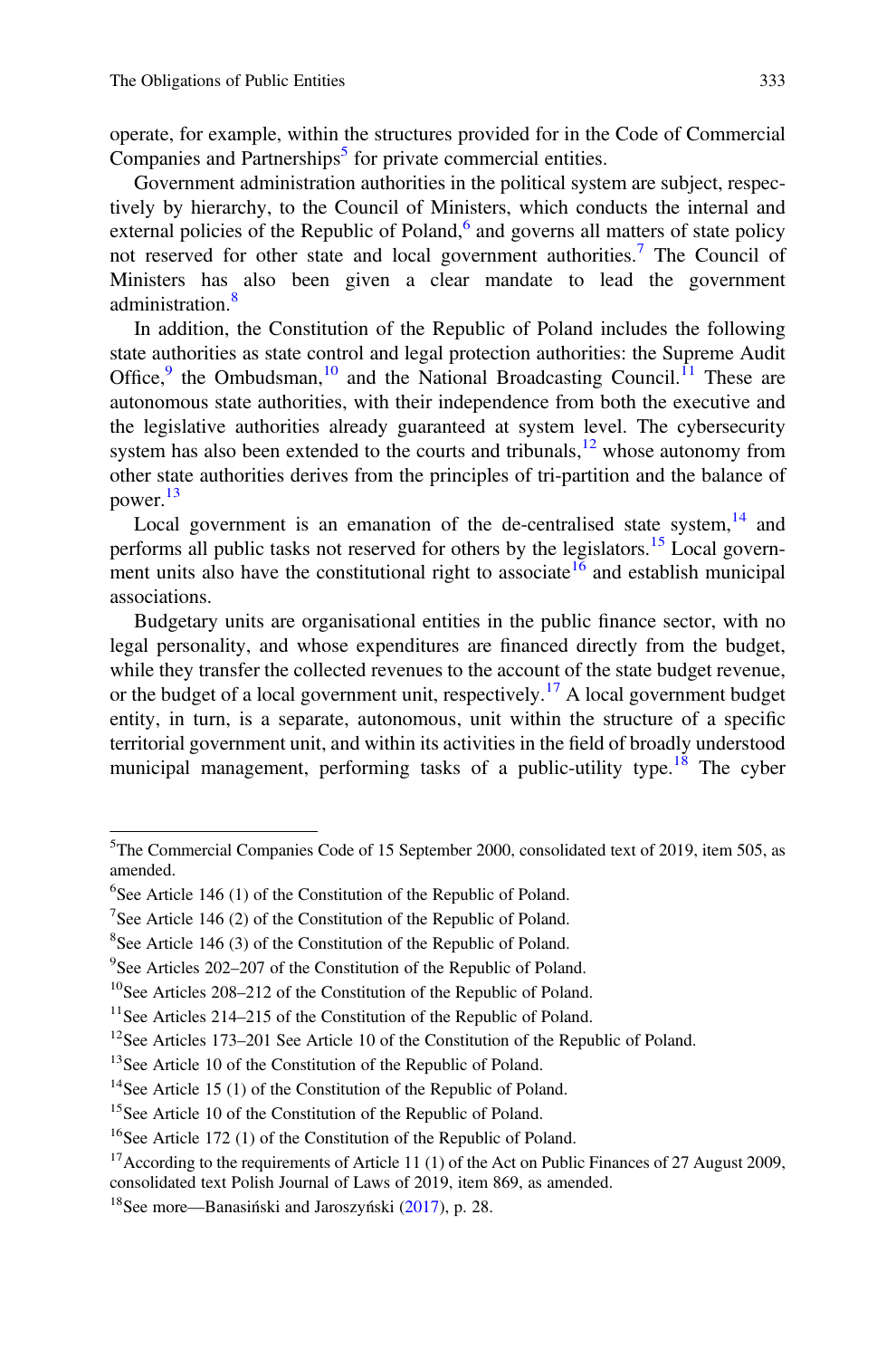security system also includes executive agencies, which are referred to as new public management institutions,<sup>19</sup> the aim of which is to implement the transition from the bureaucratic model of public management to the so-called managerial model.<sup>20</sup> Cybersecurity obligations are also imposed on budgetary-economy institutions, i.e. the public finance sector units created in order to perform public tasks, with their typical features including the implementation of the public tasks entrusted to them for remuneration, and covering their operational costs and liabilities from the revenues obtained.<sup>21</sup>

The Social Insurance Institution (Zakład Ubezpieczeń Społecznych—ZUS) is a state organisational unit with legal personality. The scope, tasks, and responsibilities of ZUS are defined by law.<sup>22</sup> ZUS is managed by its President, who performs his or her functions with the help of the management board—a collegial authority. The control function is performed by the Supervisory Board, appointed by the Prime Minister, with the reservation that individual members of the Board should be appointed by the appropriate public administration authorities and organisations of employers, employees and pensioners.<sup>23</sup> The legislators have differentiated the Head Office from the field organisational units within the structure of ZUS. The main task of this public undertaking is to implement the social security regulations.<sup>24</sup> As part of its public tasks, ZUS is also obligated to maintain a contact point for the exchange of data within the System for Electronic Exchange of Social Security Information.<sup>25</sup>

The Agricultural Social Insurance Fund (Kasa Rolniczego Ubezpieczenia Społecznego—KRUS) is a state organisational unit, with a status not clearly defined by law. The legislators have given KRUS the basic task of administering social insurance for farmers.<sup>26</sup> The fund is managed by its President, who has the status of a central government administration authority, and reports to the Minister competent for rural development.<sup>27</sup>

 $19$ See Zieliński ([2014\)](#page-13-0).

<sup>&</sup>lt;sup>20</sup>See Marchewka-Bartkowiak ([2011](#page-13-0)).

<sup>&</sup>lt;sup>21</sup>See Article 23 (1) of the Act on Public Finances of 27 August 2009.

<sup>&</sup>lt;sup>22</sup>See Chapter 7 of the Social Insurance System Act of 13 October 1998, consolidated text, Polish Journal of Laws of 2019, item 300, as amended.

<sup>&</sup>lt;sup>23</sup>See Article 75 of the Social Insurance System Act.

<sup>&</sup>lt;sup>24</sup>See Article 68 (1) (1) of the Social Insurance System Act.

<sup>&</sup>lt;sup>25</sup>See Article 68a(1) of the Social Security System Act, in conjunction with Regulation (EC) No 987/2009 of the European Parliament and of the Council of 16 September 2009 laying down the procedure for implementing Regulation (EC) No. 883/2004 on the coordination of social security systems (OJ EU 2009 L 284/1, as amended).

<sup>&</sup>lt;sup>26</sup>See Article 2 (1) of the Agricultural Social Insurance Fund of 20 December 1990, consolidated text, Polish Journal of Laws of 2019, item 299, as amended.

<sup>&</sup>lt;sup>27</sup>See Article 2 (2) of the Agricultural Social Insurance Fund.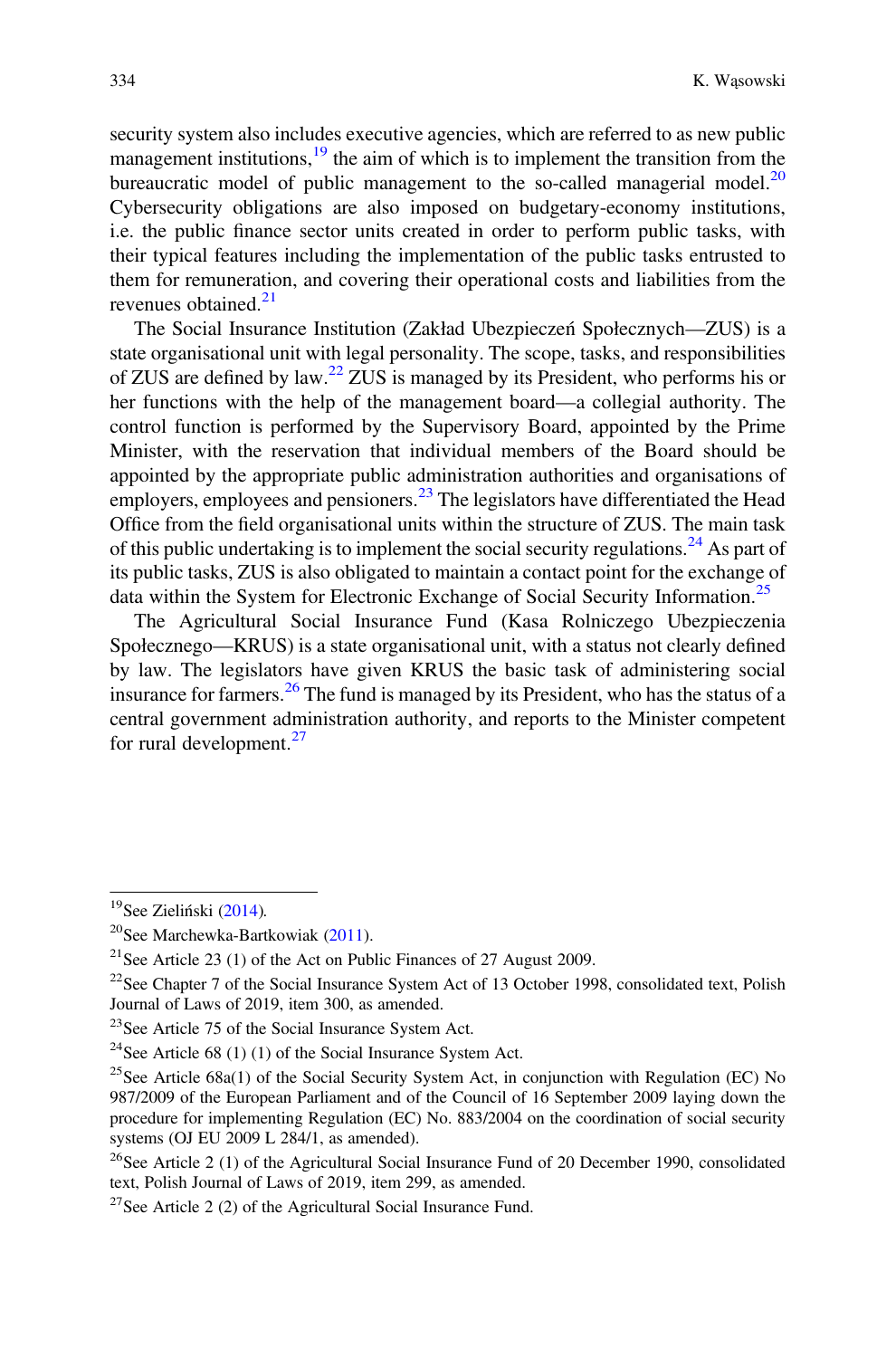The National Health Fund (Narodowy Fundusz Zdrowia—NFZ) is a state organisational unit with legal personality.<sup>28</sup> A National Contact Point for crossborder healthcare has also been established at the Headquarters of the Fund.<sup>29</sup>

Public universities which were established by a state authority are also covered by the regulations in respect of the cybersecurity system.<sup>30</sup> Research institutes have also been included in this system. They are defined in the Act as state development units, independent in legal, organisational, economic, and financial terms, which conduct research and development work aimed at the implementation and practical application of its results. $31$  The Polish Academy of Sciences (Polska Akademia Nauk— PAN), in turn, is a "state scientific institution", $32$  with legal personality.<sup>33</sup>

The National Bank of Poland (NBP) is the central bank of the country, which has the exclusive right to issue money, and to establish and implement monetary policy.<sup>34</sup> This entity has legal personality.<sup>35</sup> In contrast, Bank Gospodarstwa Krajowego is the state bank,  $36$  which means that it is not a state enterprise, nor is it a state organisational unit or a public finance sector entity, nor is it subject to registration in the National Court Register. The basic objective of BGK is to support the economic policy of the Council of Ministers, governmental social and economic programmes, including guarantee and suretyship programmes, and local government and regional development programmes.<sup>37</sup>

The Office of Technical Inspection (Urząd Dozoru Technicznego—UDT) is a state entity with legal personality, which is not responsible for the liabilities of the Treasury, and the Treasury is not responsible for the obligations of UDT. The Polish Air Navigation Services Agency is a state entity with legal personality,  $38$  and its statutory tasks include ensuring safe, continuous, smooth-running, and effective air

<sup>&</sup>lt;sup>28</sup>See Article 96(1) of the Act on Health Care Services Financed from Public Funds of 27 August 2004, consolidated text, Polish Journal of Laws of 2019, item 1373, as amended.

<sup>&</sup>lt;sup>29</sup>See Article 97a of the Act on Public Health Care Services.

<sup>&</sup>lt;sup>30</sup>See Article 14 of the Higher Education and Science Law of 20 July 2018, Polish Journal of Laws of 2018, item 1668, as amended.

<sup>&</sup>lt;sup>31</sup>See Article 1 (1) of the Act on Research Institutes of 30 April 2010, consolidated text, Polish Journal of Laws of 2019, item 1350, as amended.

 $32$ See Article 1(1) of the Act on the Polish Academy of Sciences of 30 April 2010, consolidated text, Polish Journal of Laws of 2019, item 1183, as amended.

<sup>&</sup>lt;sup>33</sup>See Article 3 (1) of the Act on the Polish Academy of Sciences.

<sup>&</sup>lt;sup>34</sup>See Article 227 (1) of the Constitution of the Republic of Poland.

<sup>&</sup>lt;sup>35</sup>See Article 2 (2) of the Act on the National Bank of Poland of 29 August 1997, consolidated text, Polish Journal of Laws of 2019, item 1810, as amended.

<sup>&</sup>lt;sup>36</sup>Within the meaning of Article 14 et seq. of Banking Law of 29 August 1997, consolidated text, Polish Journal of Laws of 2018, item 2187, as amended.

 $37$ See Article 4 of the Bank Gospodarstwa Krajowego Act of 14 March 2003, consolidated text, Polish Journal of Laws of 2018, item 1543, as amended.

<sup>&</sup>lt;sup>38</sup>See Article 1 (2) of the Act on the Polish Air Navigation Services Agency of 8 December 2006, consolidated text, Polish Journal of Laws of 2017, item 1967, as amended.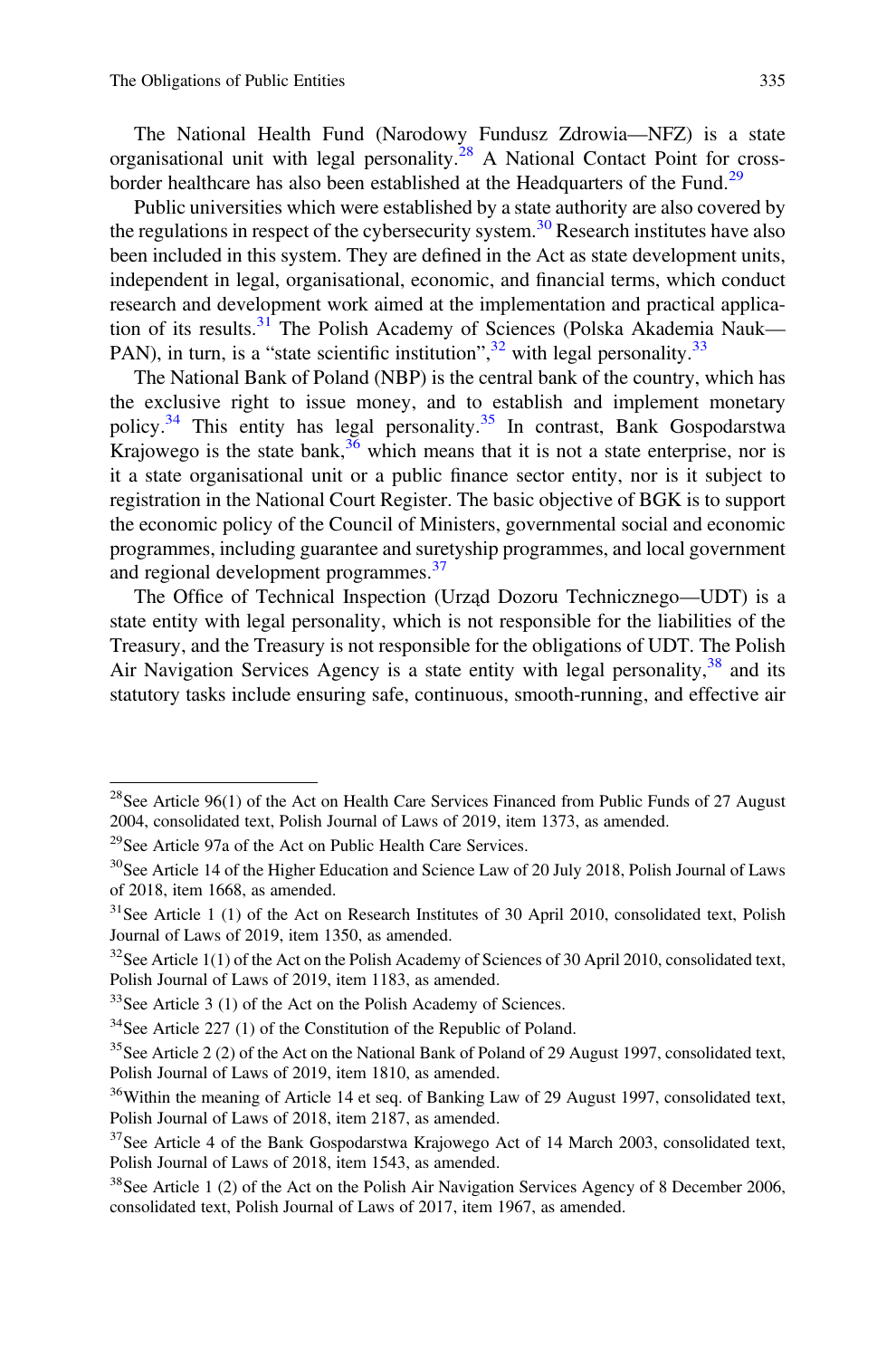navigation in Polish airspace.<sup>39</sup> The Polish Accreditation Centre is a national accreditation authority which is a state legal entity.<sup>40</sup> The National Fund for Environmental Protection and Water Management, and the provincial funds for environmental protection and water management, are environmental protection institutions.<sup>41</sup> The National Fund is a state institution with legal personality,  $42$ while voivodeship funds have the status of local government units with legal personalities, $43$  but they are not local government organisational units. $44$ 

This general review of the legal status of individual entities charged with taking certain actions within the framework of the functioning of the cybersecurity system shows that their systemic nature is quite diverse. The principle of the functional approach to public entities is clearly apparent, and is closely related to the public tasks implemented by these entities.

## 2 Obligation to Report and Handle an Incident in a Public Entity

An obligation placed on a public entity becomes enforceable only when the task imposed on that entity is carried out using an information system. The concept of an information system has been legally defined by reference to the concept of an information and communication system, $45$  supplemented by the fact that it also involves processing data in an electronic form in that system. If a certain public entity does not perform public tasks at all, it will not be subject to this obligation. Such a situation is difficult to imagine in the current legal regime, and would require the intervention of the legislators, who would prohibit a public entity indicated in this provision from the fulfilment of public tasks in general, or would order such an entity not to fulfil its tasks using the information system, which nowadays seems unlikely. $46$  Ensuring "incident management" includes, at the same time, an obligation to ensure access to know-how, and a procedure to inform certain entities of the

 $39$ See Article 3 (1) of the Act on the Polish Air Navigation Services Agency.

<sup>40</sup>See Article 38 (2) of the Act on Conformity Assessment and Market Supervision of 13 April 2016, Polish Journal of Laws of 2019, item 544, as amended.

<sup>41</sup>See Article 386 (3) of the Environmental Protection Law of 27 April 2001, consolidated text of 2019, item 1396, as amended.

 $42$ See Article 400 (1) of the Environmental Protection Law.

<sup>&</sup>lt;sup>43</sup>See Article 400 (2) of the Environmental Protection Law.

<sup>44</sup>See Article 400 (3) of the Environmental Protection Law.

<sup>&</sup>lt;sup>45</sup>Within the meaning of Article 3 point 3 of the Act on the Computerisation of the Activities of Entities Performing Public Tasks of 17 February 2005, consolidated text, Polish Journal of Laws of 2019, item 700, as amended.

<sup>46</sup>Por. Wąsowski ([2019\)](#page-13-0), pp. 188–189.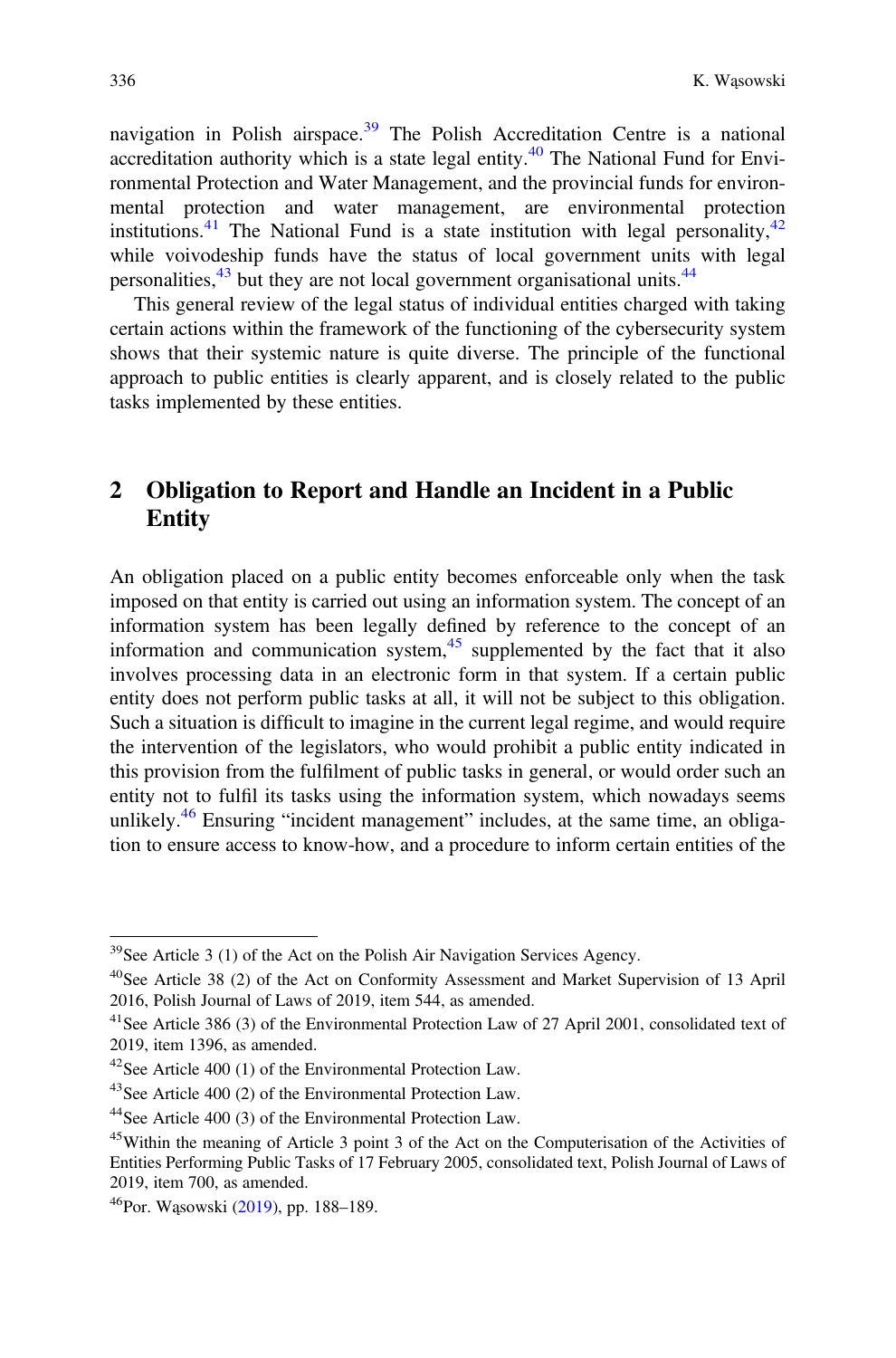designation of the responsible person. It is worth pointing out that the catalogue of these duties is of closed nature (numerus clausus).

Incident management as a term is understood by the legislators not only as "dealing with" such incidents, but also detecting links between them, removing their causes, and developing the appropriate proposals addressed at, inter alia, detecting them more effectively, and taking action to prevent such events in the future. An obligation characterised in this way provides a legal basis for any action, both managerial and organisational-technical, which it should carry out, not only within its "own" capacities, but also with "external" assistance—of a public entity in this respect.

Notwithstanding the obligation to undertake incident management, a public entity must immediately report a detected "in-house" incident to the competent Computer Security Incident Response Team (CSIRT). The determination of competence is reduced to the scope of subject-matter competence based on a catalogue of incident types (also in terms of the sector in which the incident has been detected). In this case, the legislators did not specify any exact rules for the observance of competence ex-officio by the applicable CSIRT. The rules for the assessment and observance of competence as laid down in the Code of Administrative Procedure do not apply. A notification to the competent CSIRT should be made without undue (culpable) delay, no later than 24 hours after the detection of such an incident. It is worth noting that the legislators have not specified in detail the technology of such an electronic form. It will be reasonable to assume that the notification should be made by e-mail, while the public authority is obliged to provide the e-mail address of the competent CSIRT. $47$  Where it is not possible to communicate the information by electronic means, any other way of passing on the notification is acceptable. However, it is worth assuming that in each of the possible ways chosen by the informant there should be a guarantee that the information (notification) reaches the addressee. Only then will it be possible to consider the act of notification as having been carried out.

The handling of an incident and a critical occurrence in a public entity has been entrusted to a public entity cooperating with the competent CSIRT. The entity obliged to provide a service has been indicated as a public entity, and the cooperating entity as the competent CSIRT, which should support the public entity in carrying out such an obligation. The legislators have also included an obligation imposed on a public entity, carried out during incident handling, to provide essential data, including personal details. All data (other than personal) which might be (even indirectly) related to the detection and response to incidents should be treated as essential.

Public entities are also responsible for the implementation of the material and technical task of providing the beneficiaries of public tasks with access to know-how and useful information on cybersecurity. This obligation is manifestly described in more detail when the necessary information on cybersecurity is published. Similarly

<sup>&</sup>lt;sup>47</sup>See Article 22 (5) of the National Cybersecurity System Act of 5 July 2018, Polish Journal of Laws of 2018, item 1560, as amended.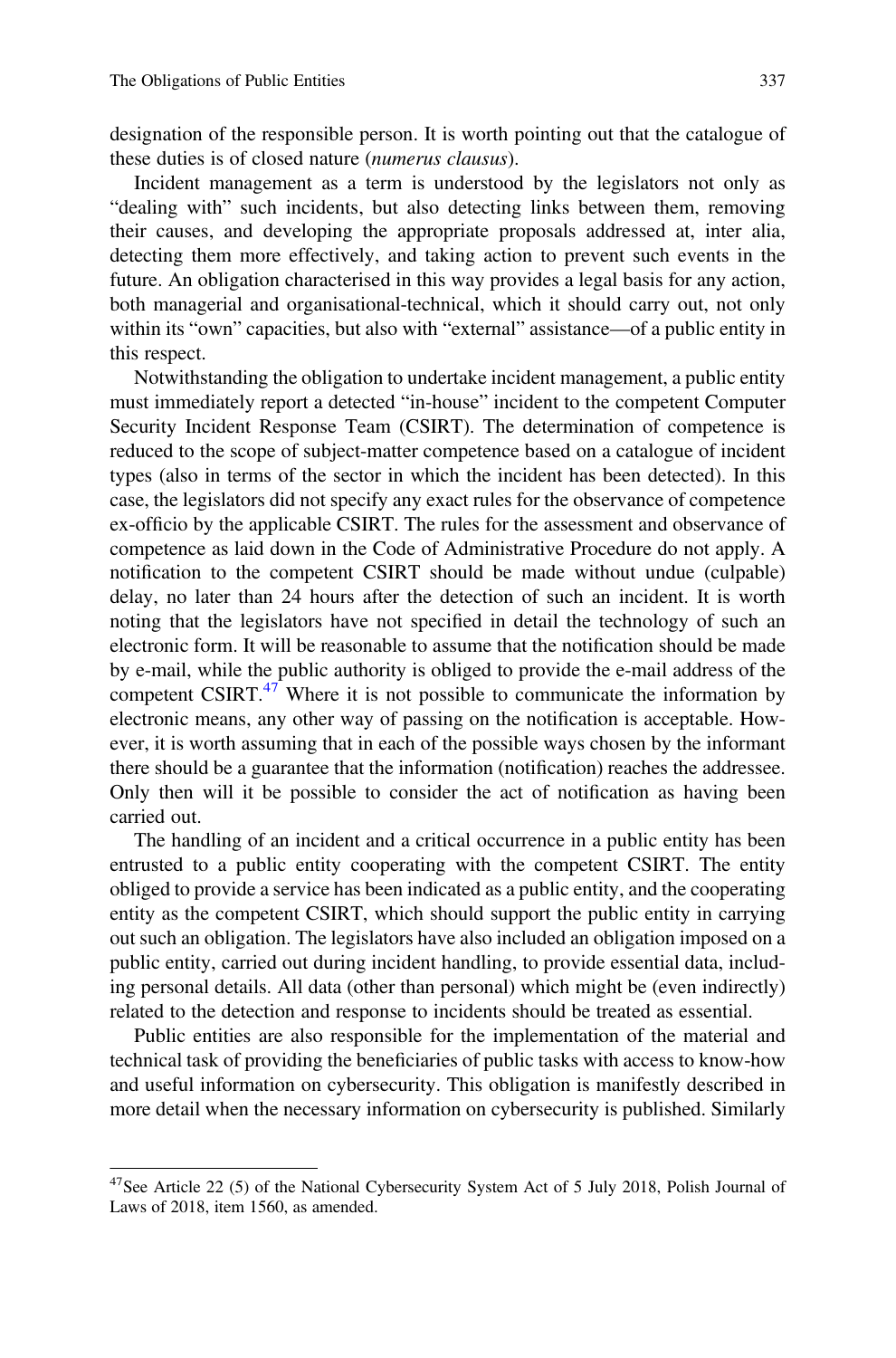to other cybersecurity tasks imposed on public entities, the legislators have not provided for direct legal sanctions.<sup>48</sup>

## 3 Formal Requirements for Reporting an Incident in a Public Entity

The reporting of incidents is conditional on numerous formal and informational requirements. The informational obligations involve the transfer of data of a subjective nature (data on the public entity, the reporting person, and the person authorised to provide explanations) and of an objective nature (containing information on what caused the incident, its essential features, the effects it had or might have had, and about the preventive actions taken or planned).

The obligation to include data on the public entity in the notification is defined at the basic level (name, number in the relevant register, registered office, and address). It is worth pointing out that in situations in which a public entity is not subject to the obligation of registration (e.g. public administration authorities), it will not be able to indicate the register number.

The person submitting the notification should, in principle, be the responsible person designated by the public entity. However, the legislators do not grant such a person specific exclusivity to undertake such duties. When reporting an incident, the time and speed with which the competent CSIRT is informed of such an event is of crucial importance. Therefore, the obligation to make a report in emergency situations may be fulfilled by persons other than the one responsible. Also, the informant should indicate his or her name, telephone number, and e-mail address.

A person entitled to submit explanations is another party whose data should be disclosed in the notification. The scope of the disclosure of the information about such a person is the same as that of the person submitting the notification. The mere mention of such a person in the notification means that he or she has given a specific authorisation to clarify the submitted information. No additional document is required to confirm such an authorisation. Nor is there any formal limitation on the person who reports to be shown as entitled to submit explanations at the same time.

Details of the public task should be included in the description of the incident, which should be linked to an indication of the legal basis for carrying out such a task. The estimate of the number of people affected by the incident need not be clearly defined. In a situation in which it would be impossible to determine a precise figure, an estimate of the number of people who were affected by such an incident should be given. Correct timing is important and should be presented in the most precise way possible. In a virtual reality, the requirement to define the geographical area affected might concern the entire region, although, where possible, a precisely defined area

<sup>48</sup>Wąsowski ([2019\)](#page-13-0), pp. 190–192.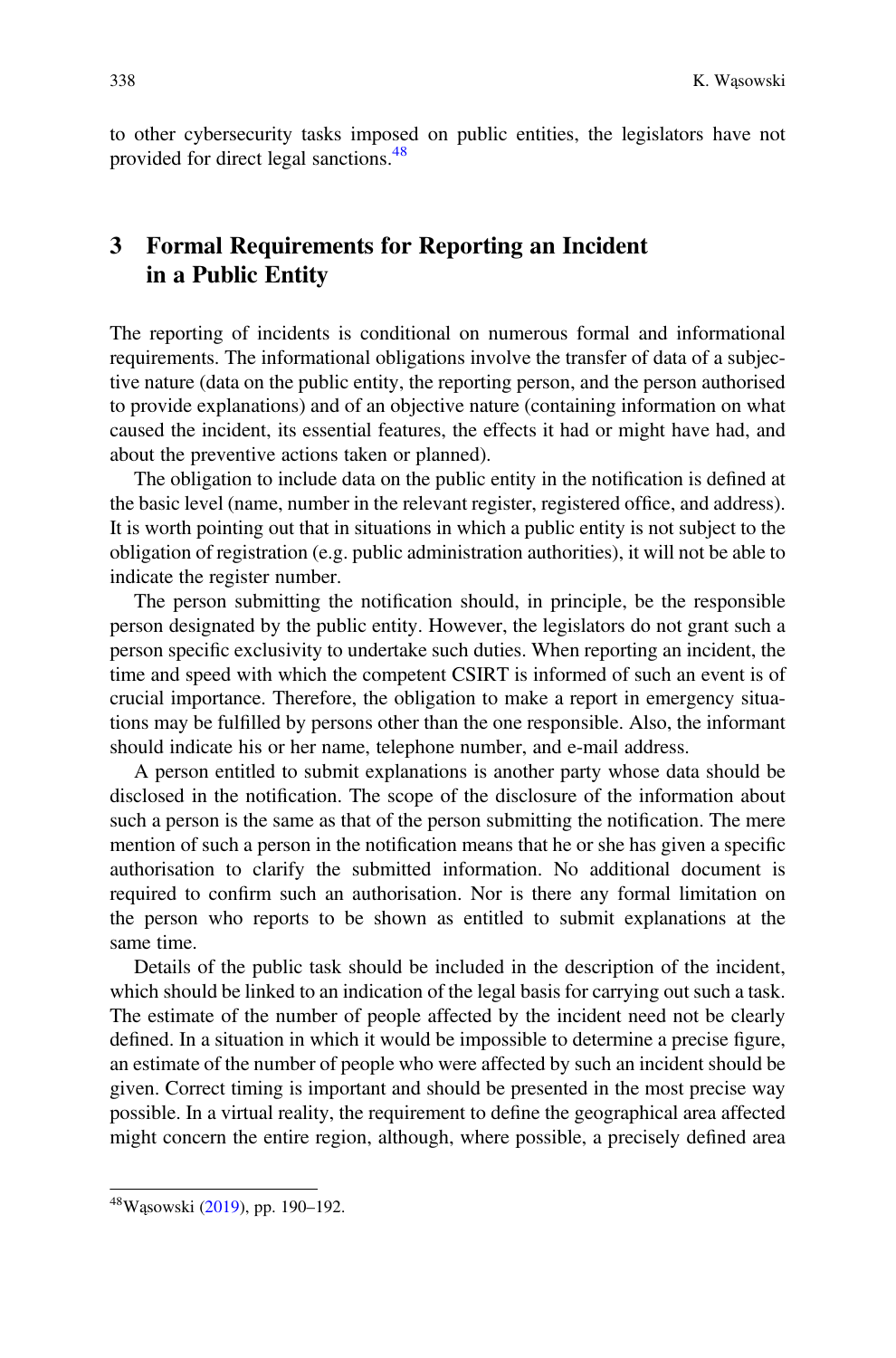should be identified. The most important element in the description, by general consent, is the identification of the causes of the incident, its course, and the effects of its impact on the information systems of the public entity. This description should indicate all the relevant facts which had a direct and indirect impact on the occurrence, course, and consequences of the incident. The cause and source of the incident are important, so the standard-setter acknowledges such an obligation, both as part of the description of the impact of the incident on the public task being carried out and as a stand-alone criterion in the incident report.

It is also important to describe any preventive measures which were taken after the incident had occurred, in order to prevent the recurrence of such an event. The description of such activities should be disclosed in the most transparent way possible. The notification shall also include a listing and description of all corrective actions taken after the incident occurred. Notwithstanding the required factual information, the notification shall include any information which might contribute to the identification of the incident, its assessment, and the taking of corrective and preventive action. The legislators have also introduced an obligation to supplement the information in the notification as an ongoing and permanent duty. The addendum shall be communicated without delay, at the same time, and in the same way, as the original notification.

Any restrictions on the transmission of information contained in the notification would involve information classified as legally protected secrets. In particular, a company secret has the status of such a clause. It is worth mentioning at this point that in addition to company secrets, current legislation regulates almost 70 types of legally protected secrets.<sup>49</sup> Such limitations may only be ignored if the disclosure is necessary to carry out the tasks of the competent CRSIT MON, CSIRT NASK, or CSIRT GOV, and, in addition, if the scope of the information disclosed is incomplete or limited to what is essential. Such legally protected information may also be disclosed at the request of the competent CSIRT, and its disclosure shall be subject to the same restrictions as if it had been transmitted by a public entity on its own initiative. In the notification, the protected legal information disclosed shall be classified, and shall be separated and secured in such a way that it cannot be disclosed to unauthorised persons.

# 4 Obligation to Designate a Person Responsible for Contacts with National Cyber Security System **Operators**

The general norm requires the public entities listed in the Act to appoint a person responsible for maintaining contact with the entities in the national cyber security system. The concept of "responsible person" has not been clarified by the legislators.

<sup>49</sup>For more information on this subject, see Polok [\(2006](#page-13-0)), pp. 23–25.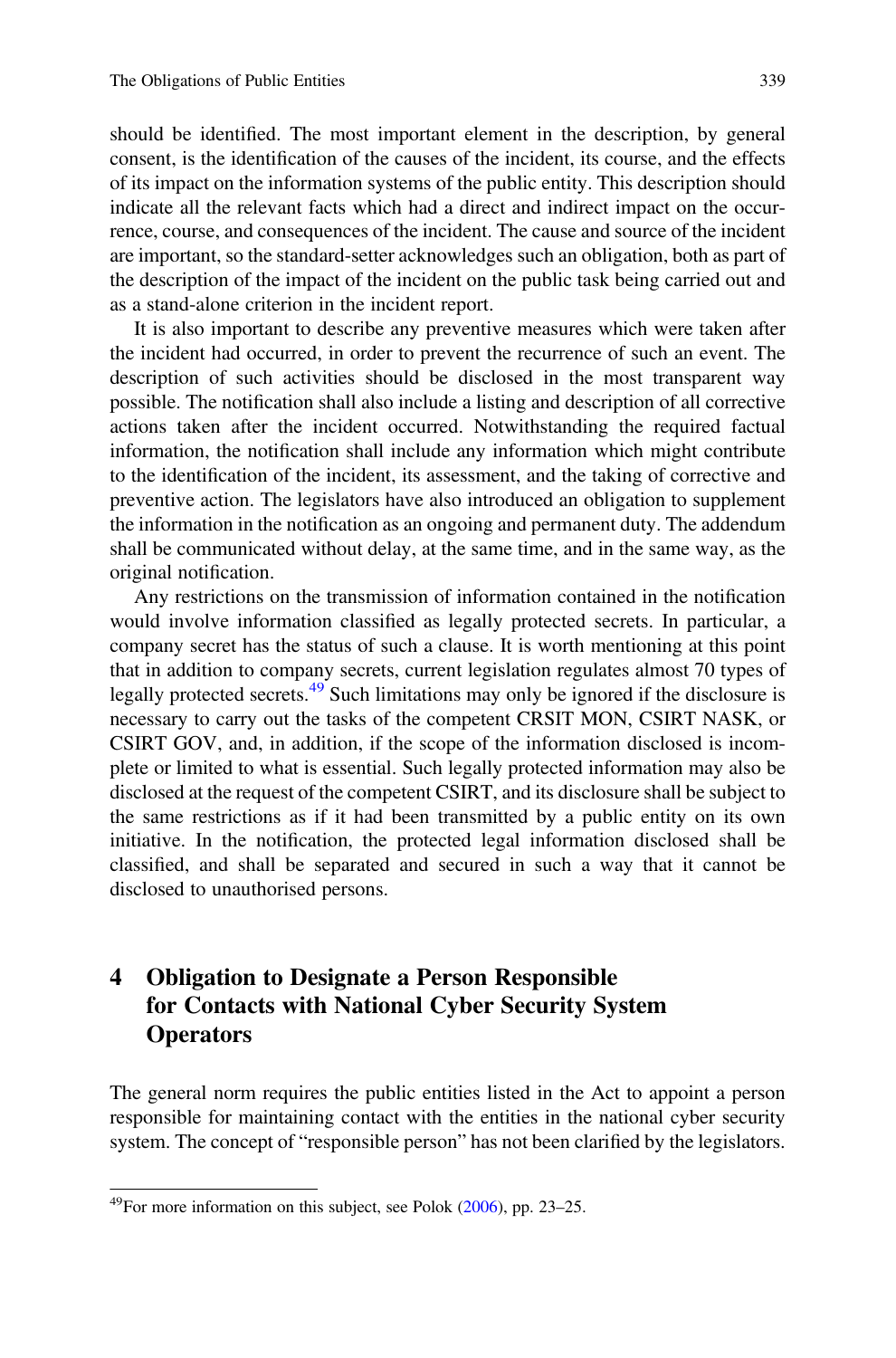It can be speculated on—particularly in the light of what is known as a logicallinguistic interpretation—that this could be both a natural person and a legal person. However, it is more difficult to indicate at this level of interpretation that the term "responsible person" may also be used to describe an organisational unit without legal personality. In the light of a systemic interpretation, it appears that the legislators aimed at referring to a specific natural person, since it distinguishes the concept of a "person" from that of an "entity" (or "entities"), which has a much broader scope of meaning. $50$ 

An obligation imposed on the indicated public entity should be implemented by way of "appointing" a responsible person. Legal commentators in administrative law tend to avoid defining "appointing" as a legal form of administration. It is more often determined as a result of the application of some legal form of administrative authority (e.g. an administrative act or an internal management act). It can therefore be assumed that the concept of "appointing" a specific responsible person is intended to signify an effect achieved by a public entity through the use of an indeterminate form of administrative action. On the other hand, the legal form of such appointment, although not explicitly indicated in the Act, should first relate to internal forms of administrative activity, due to the context of the provision suggesting the designation of a person who is organisationally related to a public entity, and, second, take the form of a specific declaration of will by the entity. The question remains of how to express this will. At first glance, it seems that the appointment should be made unilaterally, either in an individualised form, resembling a type of official order, or in a normative form, assigning the duties of the appointed person to a function, which may be carried out in the form of regulations, guidelines, or internal orders. It seems, however, that this "appointment" may also be done in a bilateral, even contractual, format—especially if the allocated person is not an employee of a public entity. The term "person" itself, and not, e.g., "employee", shows that the legislators do not limit the circle of appointed persons to those who are organisationally related to the public entity.

The "appointed person" of the entity will, in turn, be required to "maintain contact with the entities in the national cybersecurity system." The legislators are not setting out here the framework for such an obligation. The appointed person will have to be disclosed to the competent CSIRT MON, CSIRT NASK, or CSIRT GOV in the manner specified therein, without regulating the procedure for the other entities forming the national cybersecurity system, as a kind of "contact point" for those entities.<sup>51</sup> With this wording it is difficult to prove any "exclusivity" for such an appointed person to maintain these contacts. In the practice of a public entity, other persons (formally "non-appointed") performing specific tasks within the entity may also maintain contact with entities in the national cybersecurity system. Regardless of the formula for "appointing" a contact person, it is worthwhile setting out in such an "appointment act", or in a kind of "appointment agreement", the rules (even

<sup>50</sup>Zob. Wąsowski ([2019\)](#page-13-0), pp. 185–192.

 $51$ See Article 22(1)(5) of the NCSA.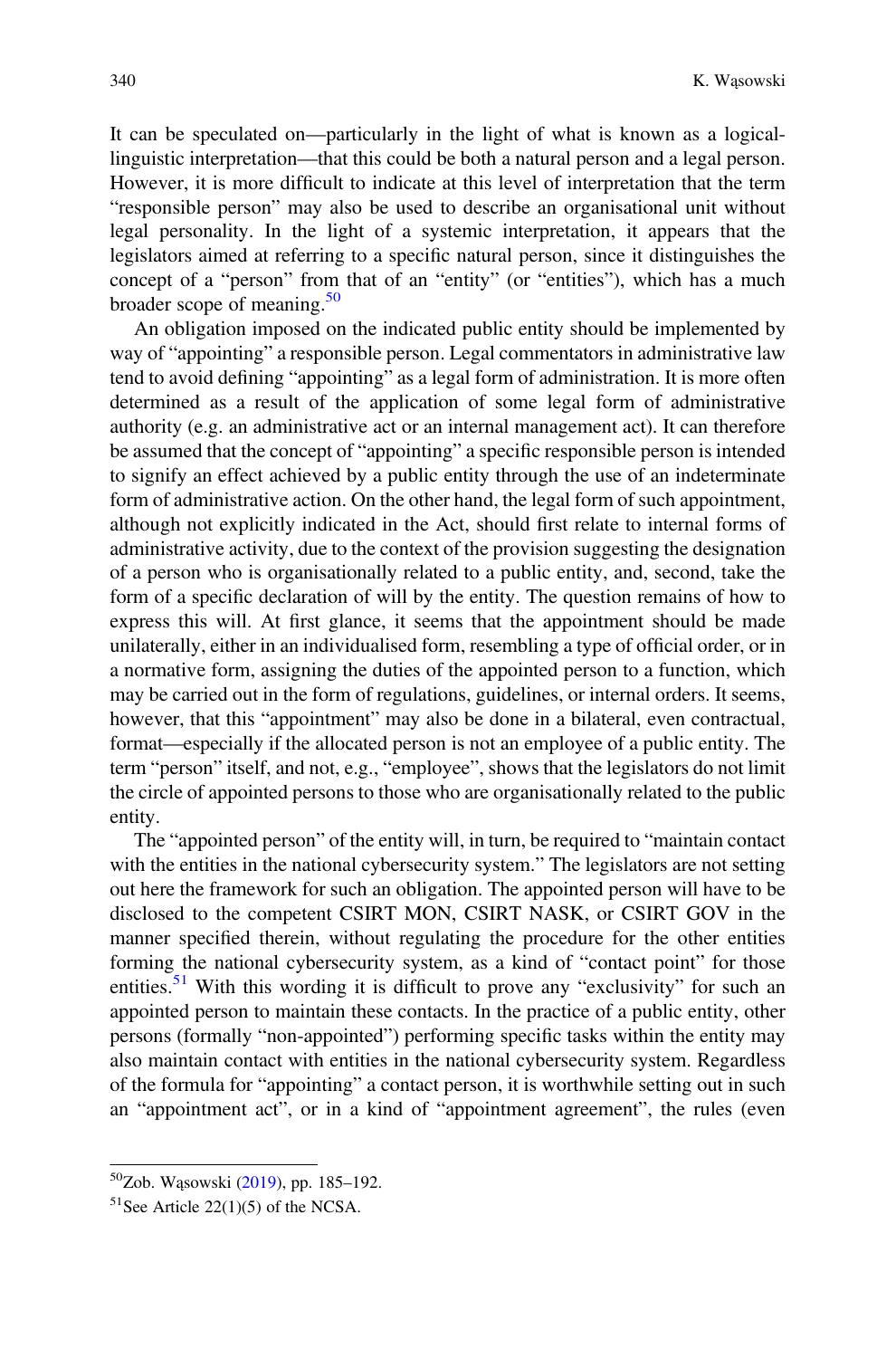procedures) for implementing the obligation of the designated person to maintain contact with the entities in the national cybersecurity system.

Nor do the legislators specify what the responsibilities of the designated person will be. The issue of a possible transfer of responsibility from a public authority to the designated person has also not been resolved. In this respect, the lack of a clear directive by the legislators should be taken as an indication that the designation of the person responsible by a public entity does not in any way supersede the responsibility of the public entity in question for efficiently maintaining contact with all the "elements" in the national cybersecurity system. It is puzzling that there are no sanctions (in particular of a criminal-administrative nature) for failure to comply with a public entity's obligation by not appointing an appropriate contact person with the entities in the national cybersecurity system, while for operators of essential services for failure to comply with a similar duty<sup>52</sup> there *are* imposed specific sanctions of an administrative nature. $53$ 

The use of wording referring to appointing the "competent person" (using the singular instead of the plural) suggests that a public entity has the right to appoint only one person, instead of, for example, a team of responsible persons. Such a literal interpretation does not seem to be conclusive, however, as the legislators clearly limit the "circle" of designated responsible persons to "one". Thus, it should be recognised that more than one individual can be a "responsible person". Even if a strictly literal interpretation is considered binding, it should be pointed out that the provisions of this regulation do not restrict public entities to indicating a specific sequence in the assuming of the obligation to maintain contacts by the deputies (in the event of an even temporary inability to perform their duties) of the designated responsible person.

As public entities, public administration authorities are treated specially in terms of appointing the responsible person. First, they may only appoint "one" responsible person. Second, that person will be required to cooperate ("maintain contact") with the entities in the national cyber-security system to a specific extent, namely with regard to "public tasks dependent on information systems". In today's complexity of individual public tasks (understood as tasks imposed by the standards of the universally applicable law, aimed at the realisation of the common good), it is difficult to imagine a total separation between the operation of a public administration authority and the use of even the least-complicated information systems. It is clear, therefore, that it should be recognised that, within the practice of public administration authorities, all public tasks performed by these authorities will be related to the use of information systems and, in this sense, will depend on their use.

It appears that the specificity of a "single responsible person" does not involve the performance of public tasks dependent on information systems, but the appointment of a common responsible person for a given public administration authority and the units subordinate to or supervised by it. At the same time it could be assumed that the

 $52$ See Article 73 (1) of the NCSA.

 $53$ See Article 9 (1) of the NCSA.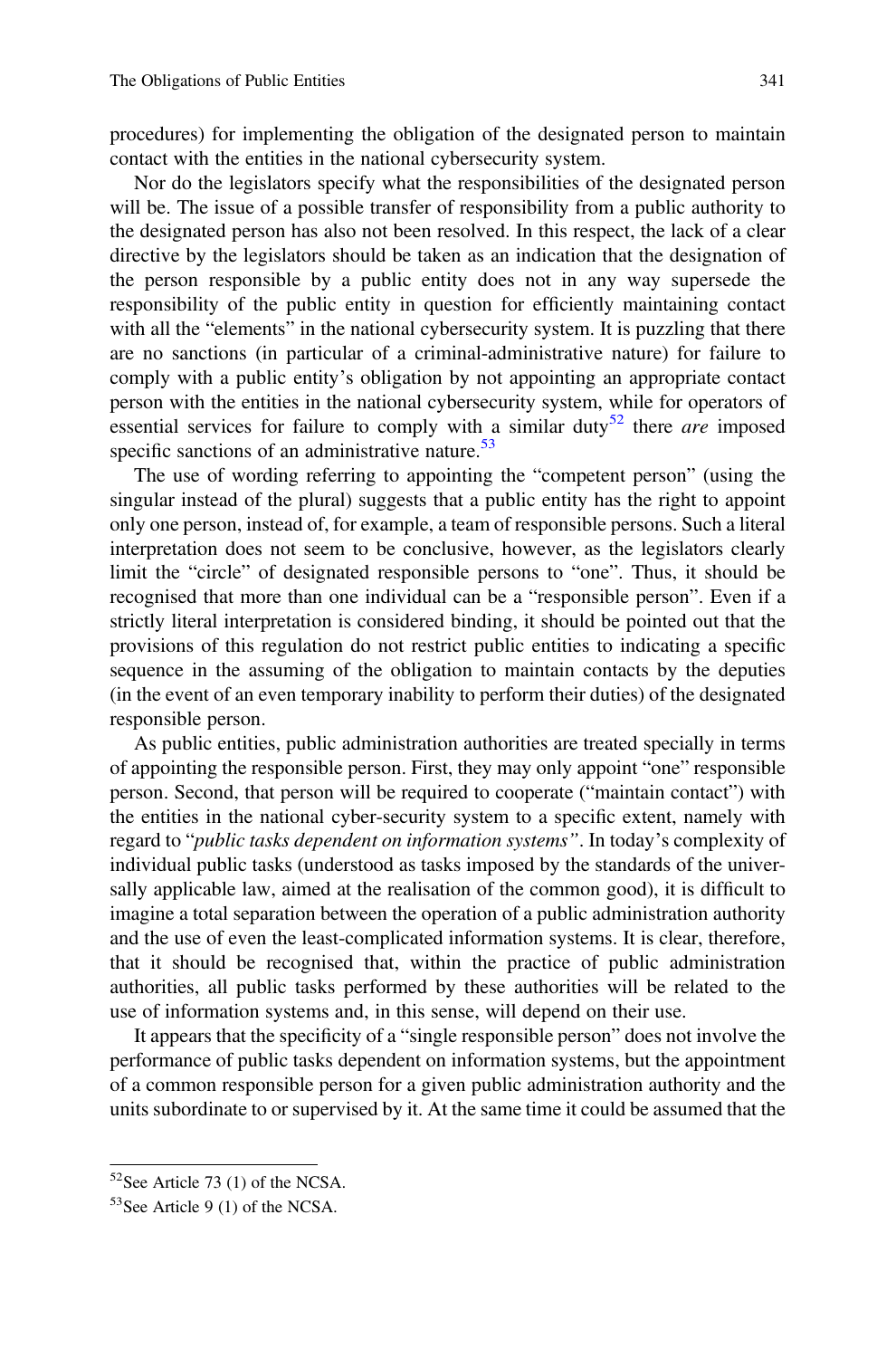wording presented by the legislators was not so much about one (in the literal sense—the only) person for the public administration authority and its related entities, but about the possibility of appointing even several persons (similarly to other public entities), with these persons, within the scope of their responsibilities, also having entities related by ties of subordination or supervision to the given public administration authority. The relations of supremacy—subordination and supervision—have been described quite extensively in the literature on the subject.<sup>54</sup> The essence of superiority lies in the competence of a public administration authority vis-à-vis a subordinate entity which authorises the superior to have a binding influence on the activities undertaken by the subordinate entity, and on the personnel of such an entity. Speaking in simple terms, supervision means the authority (resulting from the provisions of generally applicable law) which allows the supervisor to control the supervised entity, and, in the modes specified by law, to influence the decisions of the supervised entity.

A similar system of appointing "one" person, as in the case of public administration authorities, has been applied to local government units. Local government units currently include communes, districts, and self-government voivodships. These units have been given legal personality by the legislators, which is certainly different from the situation with public administration authorities, which in principle do not have such a personality. The problem is that acting on behalf of local government units are their bodies (both constituting and executive), which also perform the function of public administration authorities (this group, sometimes also referred to as "state" authorities, is divided into government administration authorities, and, i.a., local government administration authorities, including local government authorities). In this context, the introduction of the differentiation of responsibilities in the analysed provision between public administration authorities (paragraph 2) and local government units (paragraph 3) loses its significance.

Within the framework of the cooperation of public entities with the competent CSIRT, the legislators have also introduced a specific informational procedure for transferring the data of the responsible person appointed on the basis of the National Cybersecurity System Act. Formal requirements shall include the name of the responsible person, his or her telephone number, and e-mail address. Failure to indicate one of the three formal elements results in failure to comply with this requirement. The legislators do not, however, attribute clear consequences in the form of statutory sanctions for such deficiencies. The obligation to provide the basic data of the responsible person shall be fulfilled within 14 days of the appointment of that person. The same applies to the time limit for the passing on of information on changes to such data. With today's technological progress and the need to quickly (in principle immediately) respond to incidents, such an extensive time frame seems to be too wide.

<sup>54</sup>See more—Cieślak ([2014\)](#page-13-0), pp. 75–85.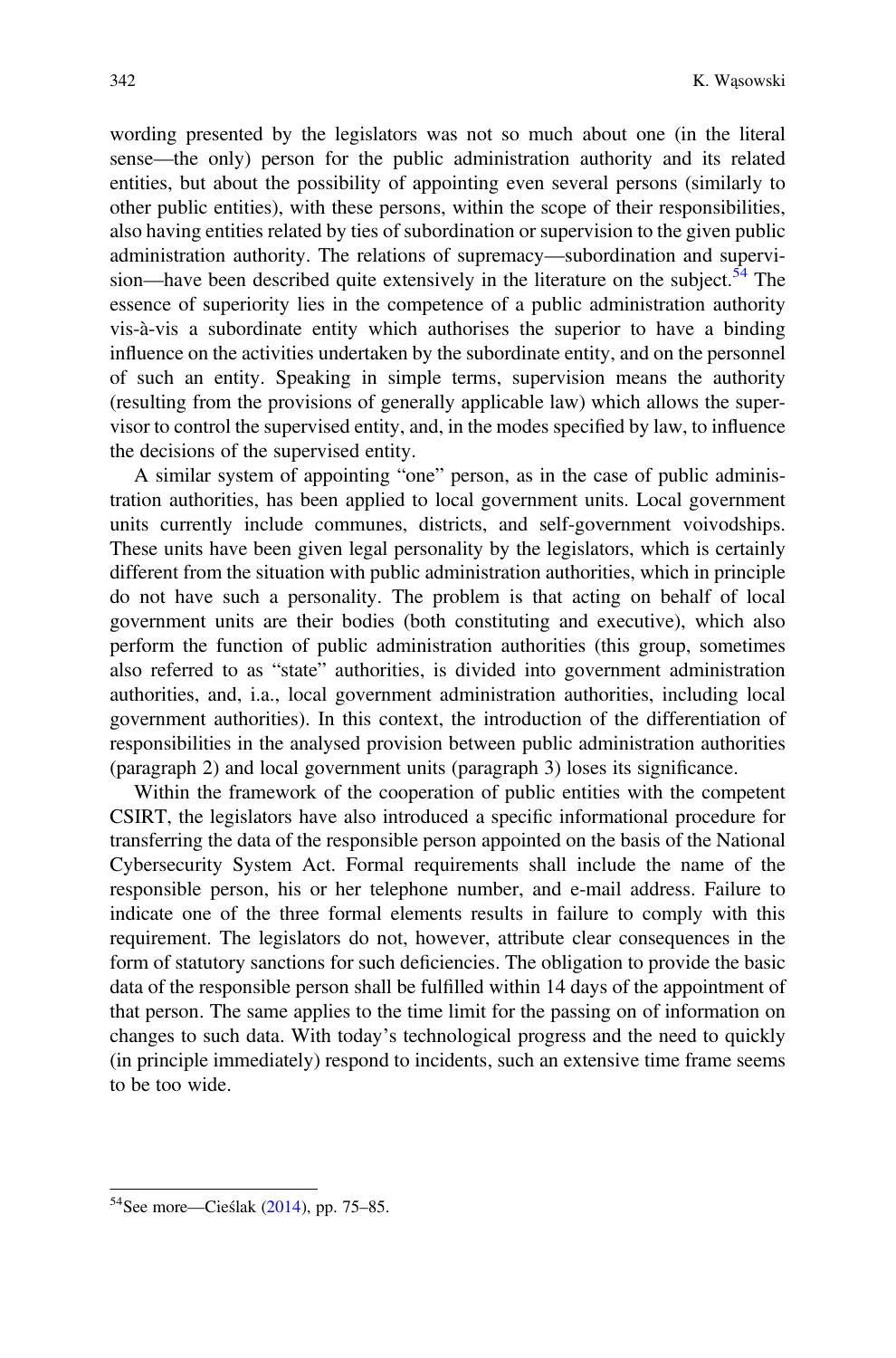# 5 Obligation to Provide Information to the Competent CSIRT

This provision sets the legal basis for allowing public entities carrying out public tasks, which depend on information systems, to communicate to the competent CSIRT information about other incidents, cyber-security threats relating to risk assessment, vulnerabilities, and the technologies used. This possibility has also been attributed to the operators of essential services. This task is complementary to the informational obligations imposed on public entities in the field of cybersecurity; it aims at the broadest possible prevention involving early detection and analysis of any phenomena which might affect the functioning of the cybersecurity system.

The information procedure has not been formalised in principle. It is sufficient for such information to be provided in an electronic form (in the simplest way, by e-mail). In the event that the electronic transmission of such information is impossible or excessively difficult, the communication of information (as is the case with the notification) should take place by any available means. Written (paper) correspondence may therefore be delivered by conventional means. The legislators have also not stipulated any time limits—unlike in the case of the notification—on the information to be provided under a kind of early warning system. However, the essence of the National Cybersecurity System is that this information should also be provided immediately. The Act provides for the possibility of obtaining the status of an operator of essential services by a public entity under general principles after obtaining an appropriate administrative decision. There are no special restrictions or privileges for public entities in the procedure for becoming operators of essential services.

The legislators have limited the performance of related obligations by a public entity with the status of an operator of essential services to specific essential services which relate to the exercising of the function of an operator of that service. In activities not directly related to the essential service, the public entity is not obliged to fulfil any obligations imposed by law on the operator of essential services.<sup>55</sup>

### 6 Summary

Within the framework of the regulation contained in the National Cybersecurity System Act, the inclusion of such a large number of public entities under the regime of this regulation results from the desire to build a comprehensive and systemic approach to the national cybersecurity system, $56$  rather than the implementation of

<sup>55</sup>See Wąsowski [\(2019\)](#page-13-0), pp. 192–193.

<sup>&</sup>lt;sup>56</sup>See Czaplicki [\(2019](#page-13-0)).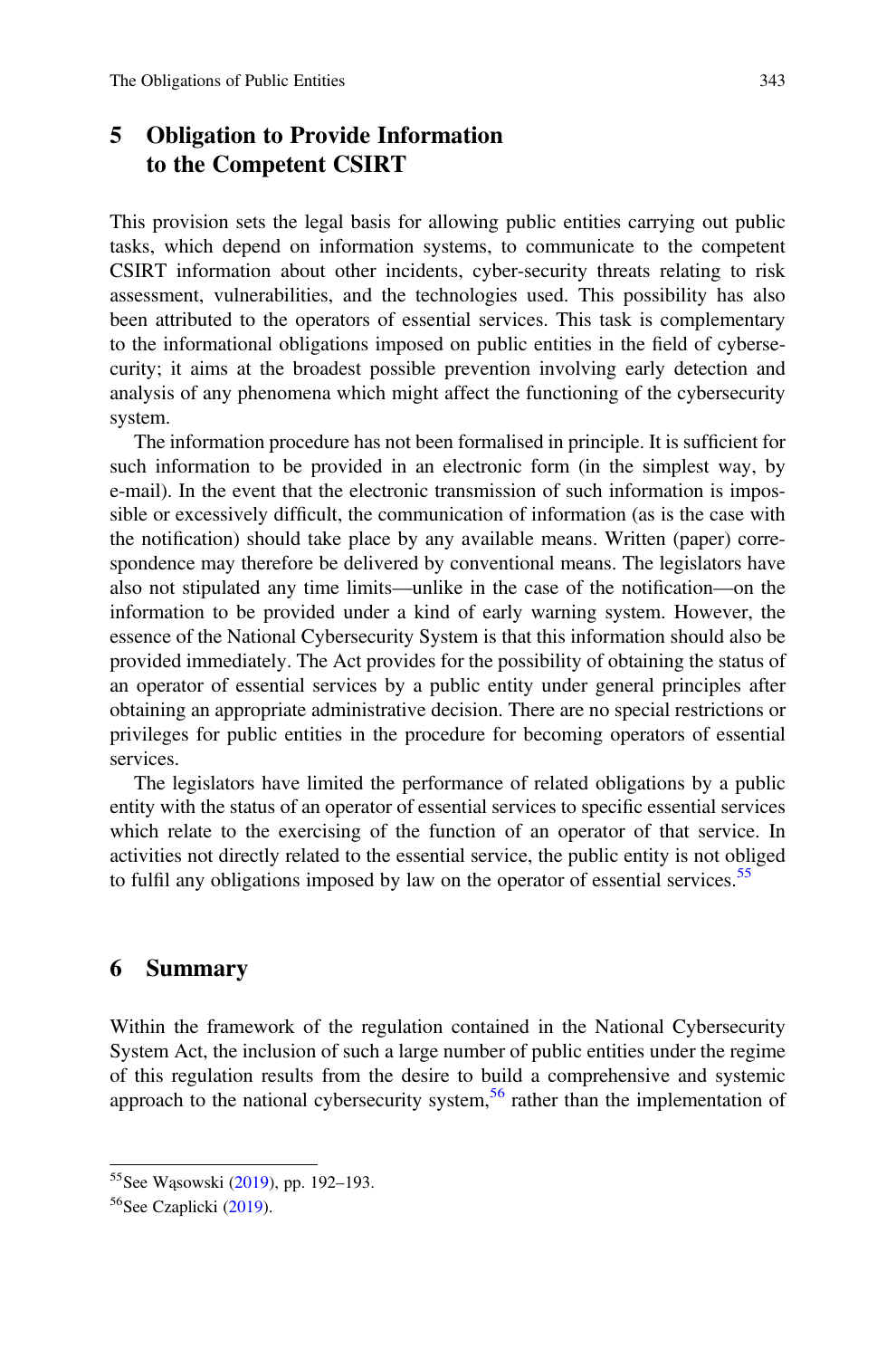<span id="page-13-0"></span>the NIS Directive itself.<sup>57</sup> The directive applies to operators of essential services and digital service providers, and the National Cybersecurity System Act goes beyond the implementation of the NIS Directive, and also defines other elements which influence national cybersecurity policy. Some public entities may be recognised as operators of essential services, and will then have obligations similar to other such entities. The NIS Directive allows each Member State to take the necessary measures to ensure the protection of the essential interests of its security, public order, and public safety. Such a directive certainly includes a broad (and not closed) definition of the circle of public entities, and assigning them legal obligations of an informational nature. It is also an attempt at a procedural and organisational response to the dangers of cyberspace.

#### **References**

Banasiński C, Jaroszyński K (2017) Ustawa o gospodarce komunalnej. Komentarz, Warsaw Biernat S (1994) Prywatyzacja zadań publicznych, Warsaw – Cracow

Chałubińska-Jentkiewicz K, Karpiuk M, Kostrubiec J (2021) The legal status of public entities in the field of cybersecurity in Poland. Lex Localis Press, Maribor

Cieślak Z (ed) (2014) Nauka administracji, Warsaw

Czaplicki K (2019) In: Czaplicki K, Gryszczyńska A, Szpor G (eds) Ustawa o krajowym systemie cyberbezpieczeństwa. Komentarz, Warsaw

Dawidowicz W (1965) Nauka prawa administracyjnego. Zarys wykładu. Tom I, Zagadnienia podstawowe, Warsaw

Dybowski T (1990) Własność Skarbu Państwa i państwowych osób prawnych w świetle art. 128 KC, Państwo i Prawo 4

Marchewka-Bartkowiak K (2011) Agencje wykonawcze, Biuro Analiz Sejmowych (18.08.2011)

Polok M (2006) Ochrona tajemnicy państwowej i tajemnicy służbowej w polskim systemie prawnym, Warsaw

Szachułowicz J (2000) Własność publiczna, Warsaw

Wąsowski K (2019) In: Kitler W, Radoniewicz F, Taczkowska-Olszewska J (eds) Ustawa o krajowym systemie cyberbezpieczeństwa. Komentarz, Warsaw

Zieliński M (2014) Agencje wykonawcze UE. Europejski Przegląd Sądowy 6

Krzysztof Wąsowski PhD, advocate. Graduated from the Faculty of Law and Administration at the University of Warsaw, Poland and ARGO Top Public Management at the IESE Business School in Barcelona, Spain. Adjunct at the Department of Cybersecurity and New Technologies and an expert at the Academic Center for Cybersecurity Policy at the War Studies University in Warsaw. Partner of the law firm "WLP Legal" in Warsaw, Poland.

 $57$ Directive 2016/1148 of the European Parliament and of the Council of 6 July 2016 on measures for a high common level of security of networks and information systems within the Union, OJ EU 2016 L 194/1.